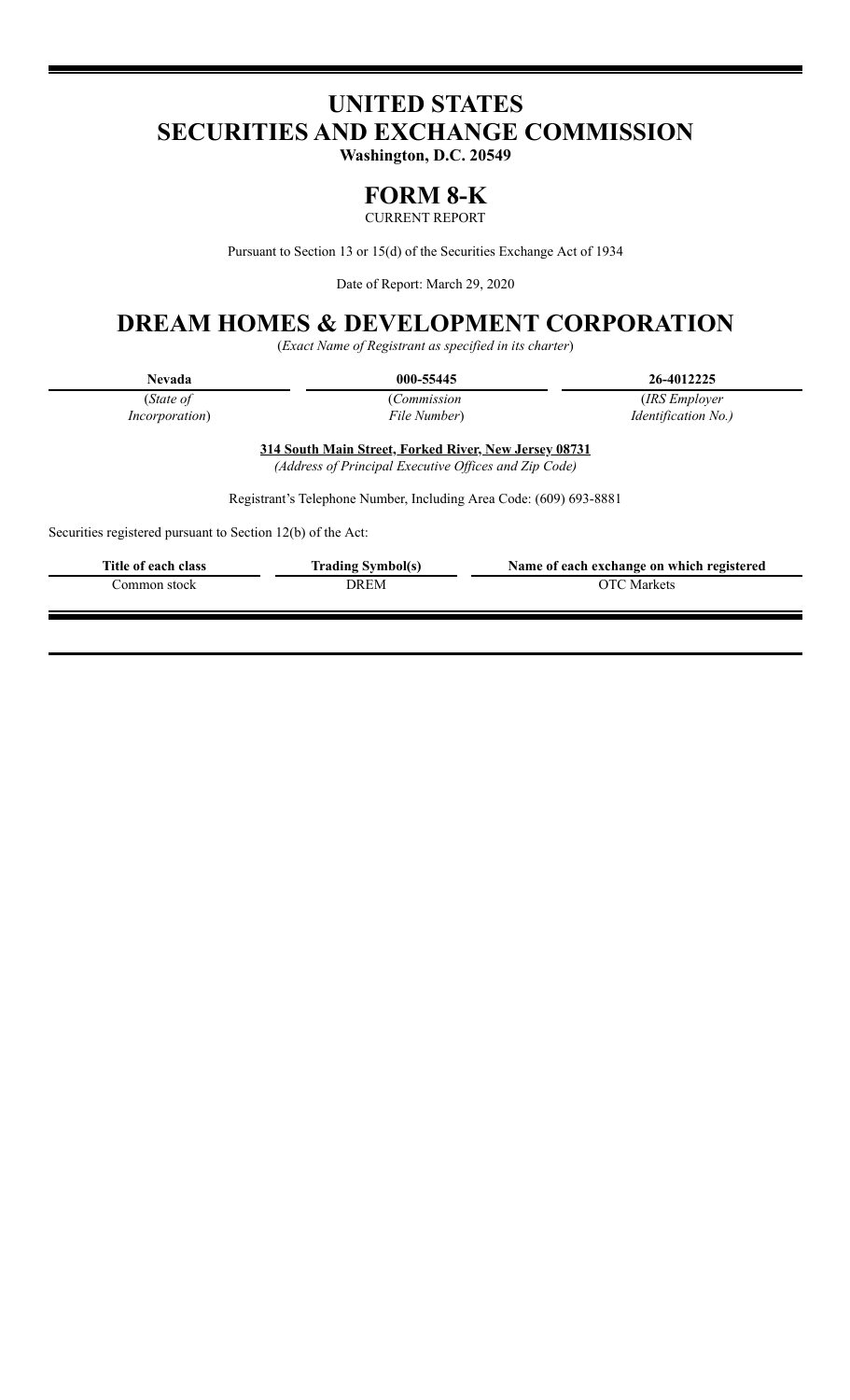#### **ITEM 8.01 OTHER EVENTS**

On March 29, 2020, the Company determined that it will not be able to file its Form 10-K for the year ended December 31, 2019 on time as a result of factors relating to the COVID-19 pandemic and the steps taken by states to seek to reduce the spread of the virus by either requesting or requiring businesses to close or work remotely. As a result, the Company's accounting staff and the staff of the independent auditors are not able to complete the audit in a timely manner in order to file the Form 10-K by the required date, after giving effect to the extension permitted by Section 12b-25. The Company is filing this report on Form 8-K to report that it will rely on the exemption from timely filing provided by the SEC in Release No. 34-88318, dated March 4, 2020 (the "Release"). The Company anticipates that it will file the Form 10-K no later than May 14, 2020 (45 days after the original due date). This report on Form 8-K replaces the Form 12b-25, which, as provided in the Release, is not required to be filed.

In reliance on the aforementioned SEC order, the Company intends to include the following risk factor in its 2019 Annual Report on Form 10-K:

#### "Our business operations have been and may continue to be materially and adversely affected by the outbreak of the novel *respiratory illness coronavirus ("COVID-19").*

On March 11, 2020, the World Health Organization declared the outbreak of the novel respiratory illness COVID-19 a pandemic. The new strain of COVID-19 is considered to be highly contagious and poses a serious public health threat. The outbreak of COVID-19 emerged in China, where many of the Company's material suppliers are located.

Any outbreak of such epidemic illness or other adverse public health developments may materially and adversely affect the global economy, our markets and our business. A prolonged disruption or any further unforeseen delay in our operations of the manufacturing, delivery and assembly process within any of our market areas could continue to result in delays in the delivery of products and services to our customers, increased costs and reduced revenue.

We cannot foresee whether the outbreak of COVID-19 will be effectively contained, nor can we predict the severity and duration of its impact. If the outbreak of COVID-19 is not effectively and timely controlled, our business operations and financial condition may be materially and adversely affected as a result of the deteriorating market outlook, the slowdown in regional and national economic growth, weakened liquidity and financial condition of our customers or other factors that we cannot foresee. Any of these factors and other factors beyond our control could have an adverse effect on the overall business environment, cause uncertainties in the regions where we conduct business, cause our business to suffer in ways that we cannot predict and materially and adversely impact our business, financial condition and results of operations."

#### **Company Contacts:**

Dream Homes & Development Corp. Vincent Simonelli, President & CEO Office: (609) 693-8881 Email: vince@dreamhomesltd.com

#### **Investor Relations:**

Green Chip IR Attn: Matt Chipman Office: (818) 923-5302 Email: matt@greenchipir.com